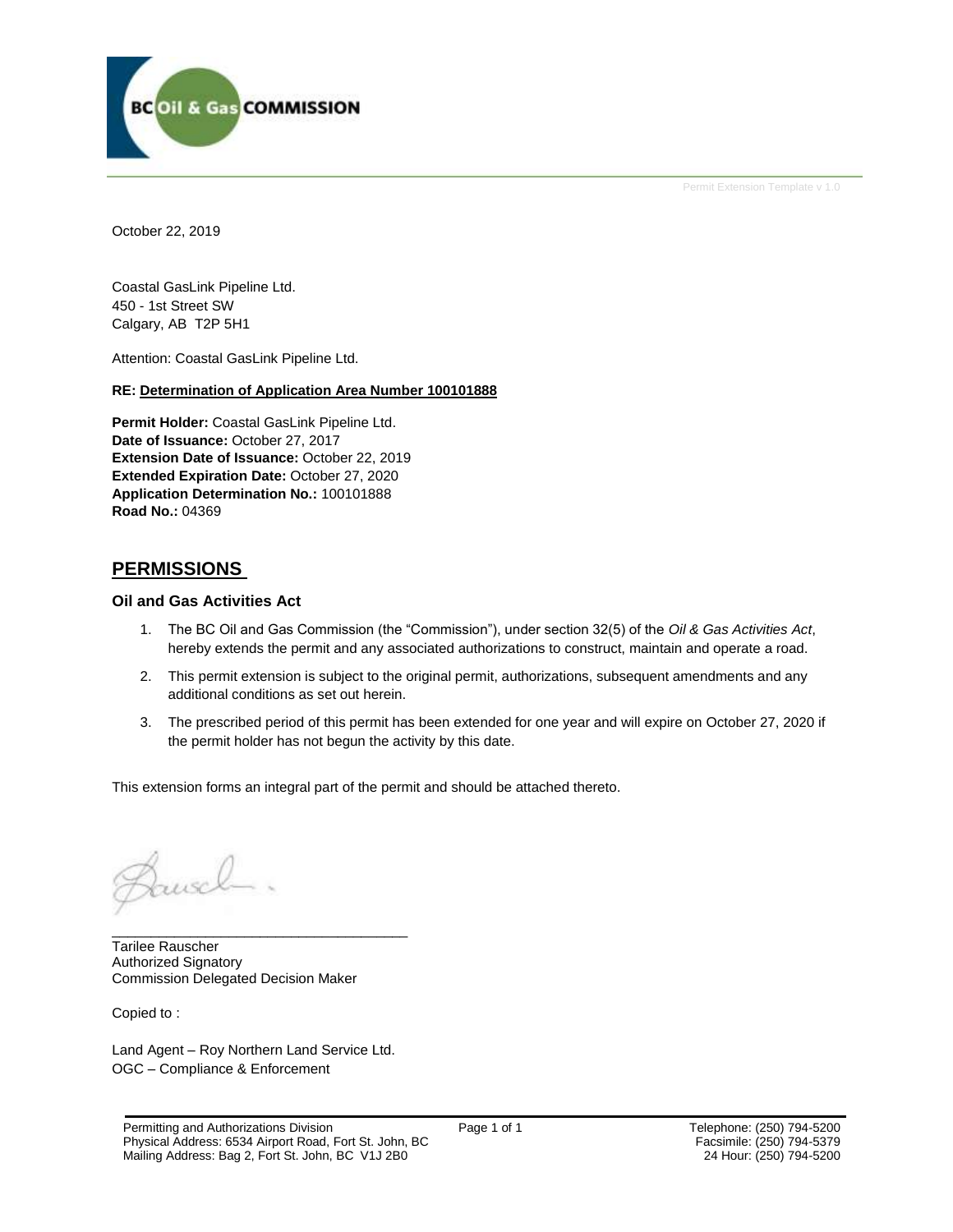

Correction v 1.0

November 30, 2017

Coastal GasLink Pipeline Ltd. 450 - 1st Street SW Calgary , AB T2P 5H1

Attention: Coastal GasLink Pipeline Ltd.

#### **Re: Correction of Application Determination Number 100101888**

**Permit Holder:** Coastal GasLink Pipeline Ltd. **Date of Permit Issuance:** October 27, 2017 **Date of Correction:** November 30, 2017 **Application Determination Number**: 100101888

The BC Oil and Gas Commission hereby corrects the permit identified and dated above as follows:

Condition # 15 of this permit should read as follows:

Stumpage for cutting permits falling within the Interior Area, as defined in the Interior Appraisal Manual (the "Manual") will be calculated in accordance with the Manual as amended from time to time. In the current version of the Manual, stumpage will be determined in accordance with Table 6-3 (volume based)

Condition # 17 is removed from the permit as it was added in error.

The Permit Holder must comply with any permissions, authorizations, approvals and conditions set out in the original permit, any subsequent amendments to the permit and any additional corrections as set out herein.

This letter forms an integral part of your permit and should be attached thereto.

\_\_\_\_\_\_\_\_\_\_\_\_\_\_\_\_\_\_\_\_\_\_\_\_\_\_\_\_\_\_\_\_\_\_\_\_\_\_ Justin Anderson Authorized Signatory Commission Delegated Decision Maker

Copied to:

Land Agent – Roy Northern Land Service Ltd. First Nations – Cheslatta Carrier Nation, Office Of The Wet'suwet'en, Skin Tyee Nation, Wet'suwet'en First Nation, Nee Tahi Buhn Indian Band (NTBIB) Ministry of Forests District Office - (DND) Nadina Natural Resource District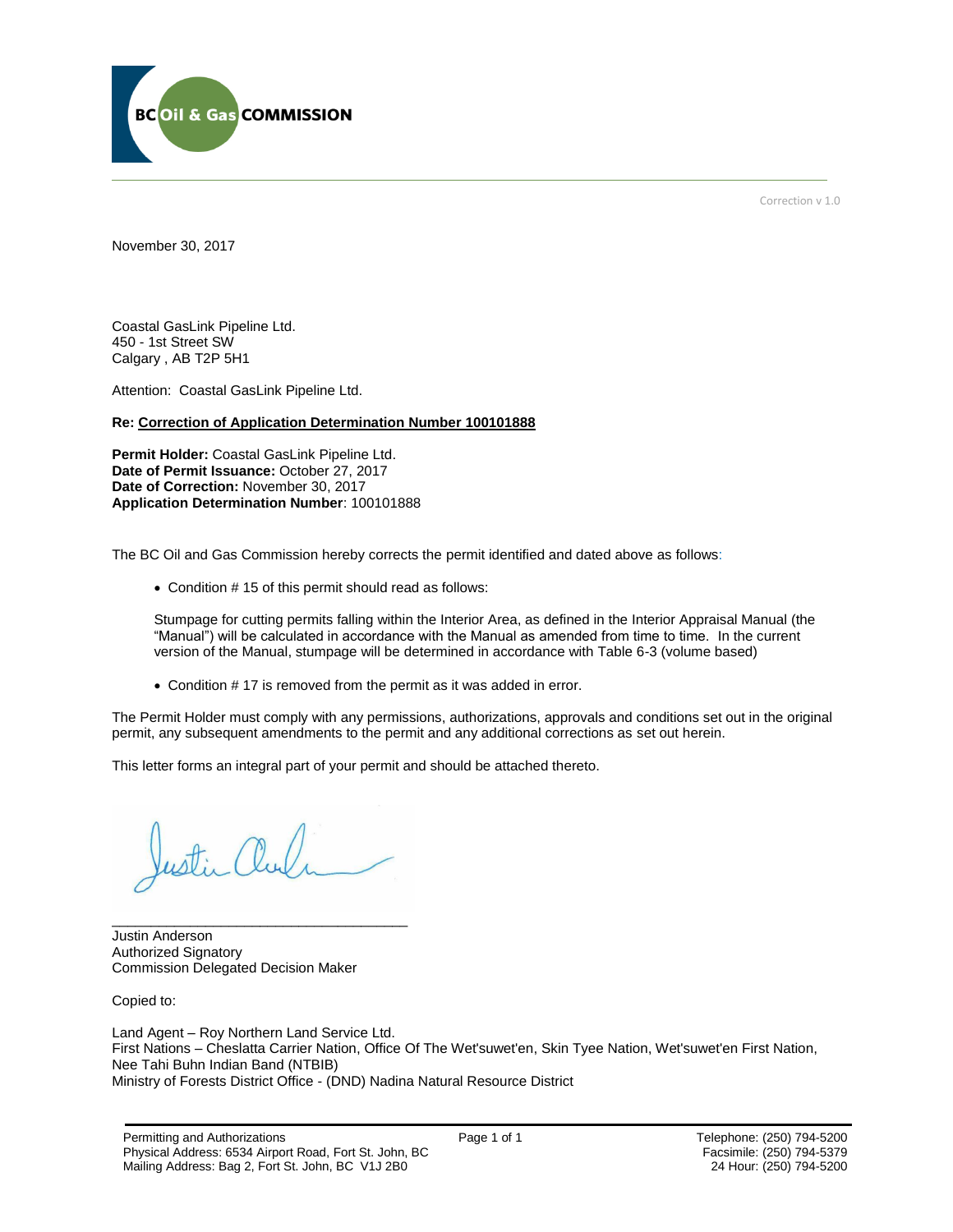

OGAA Permit Template v 3.9

October 27, 2017

Coastal GasLink Pipeline Ltd. 450 - 1st Street SW Calgary , AB T2P 5H1

[Attention:](#page-2-0) Coastal GasLink Pipeline Ltd.

### **RE: Determination of Application Area Number 100101888**

**[Permit Holder:](#page-2-0)** Coastal GasLink Pipeline Ltd. **[Date of Issuance:](#page-2-0)** October 27, 2017 **[Effective Date:](#page-2-1)** October 27, 2017 **[Application Submitted Date:](#page-2-0)** March 29, 2017 **[Application Determination Number](#page-2-0)**: 100101888 **Approved Disturbance Footprint:** 0.111 ha

### **ACTIVITIES APPROVED**

**[Road Number No.:](#page-2-0) 04453 [Segment No.:](https://bi.bcogc.ca/Application%20Processing/Interactive%20Reports/(BIL-041)%20AMS%20Decision%20Summary.aspx) 001** 

# **GENERAL PERMISSIONS, AUTHORIZATIONS and CONDITIONS**

### **PERMISSIONS**

### **Oil and Gas Activities Act**

- <span id="page-2-0"></span>1. The BC Oil and Gas Commission, under section 25 (1) of the *Oil and Gas Activities Act*, hereby permits the Permit Holder referenced above to carry out the following activities, indicated in the Approved Activities table above, subject to the conditions contained herein, any applicable exemptions and authorizations:
	- a) To construct, maintain and operate an oil and gas road as detailed in the Activity Details tables below.
- <span id="page-2-1"></span>2. The permissions and authorizations granted under this permit are limited to the area identified in the spatial data submitted to the Commission in the permit application as identified and dated above; herein after referred to as the 'activity area'.

### **Petroleum and Natural Gas Act**

- 3. Pursuant to section 138(1) of the *Petroleum and Natural Gas Act,* the Permit Holder is permitted to enter, occupy and use any unoccupied Crown land located within the activity area to carry out the oil and gas activities and related activities permitted, or authorized herein.
	- a) The permission to occupy and use Crown land does not entitle the Permit Holder to exclusive possession of the area.
	- b) The total disturbance within the activity area must not exceed the total approved disturbance footprint as referenced above.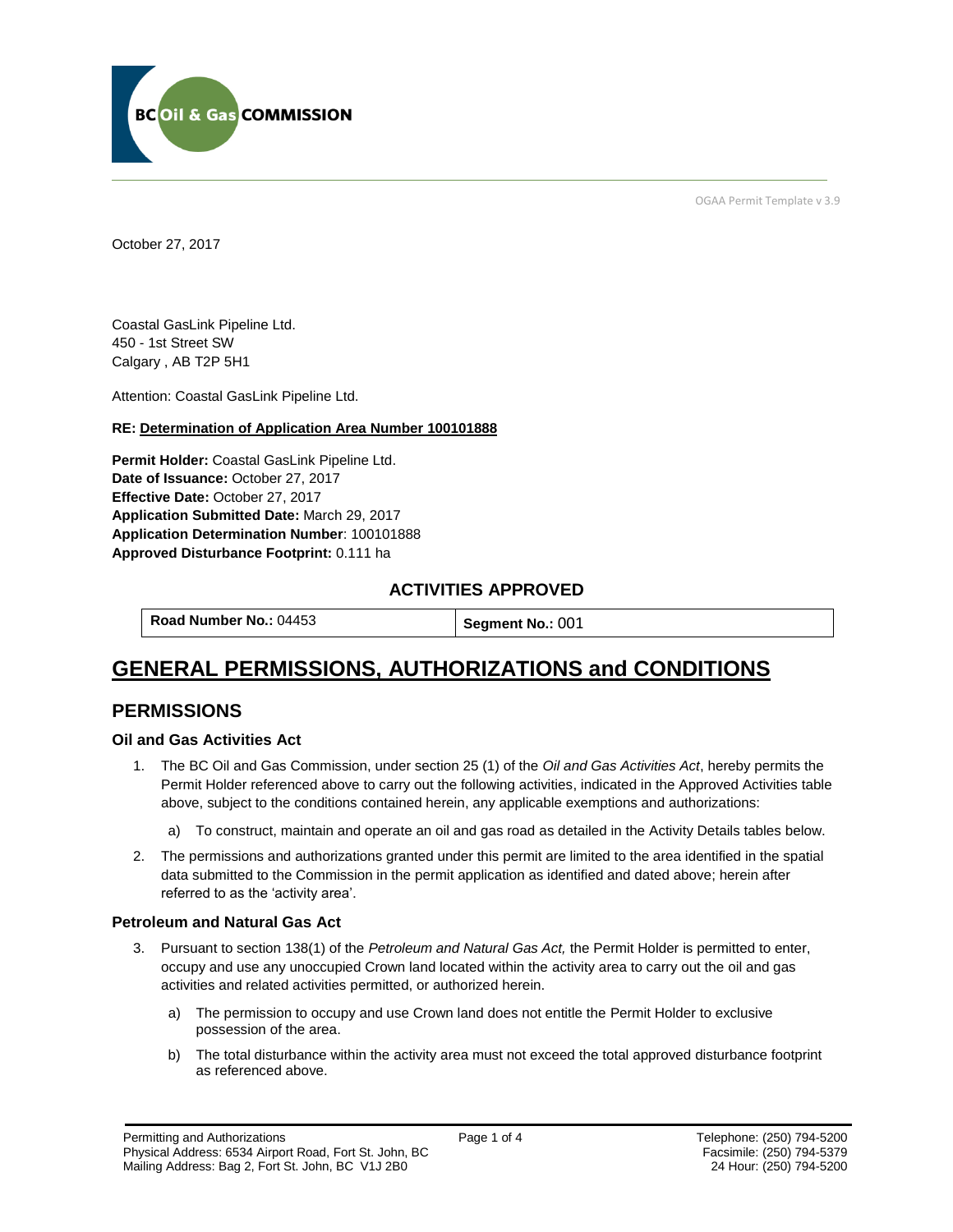### **AUTHORIZATIONS**

### **Forest Act**

4. The Commission, pursuant to section 47.4 of the *Forest Act*, hereby authorizes the removal of Crown timber from the activity area under the cutting permits associated with the Master License(s) as follows:

**[Master License to Cut No.:](#page-2-0)** M02343

**[Cutting Permit No.:](#page-2-0)** 26

**[Timber Mark No.:](#page-2-0)** MTC136

**[Total New Cut:](#page-2-0)** 0.11

**[Forest District](https://ams-crd.bcogc.ca/crd/)**: (DND) Nadina Natural Resource District

**[Region:](#page-2-1)** Coastal

5. The cutting permits are deemed spent upon the submission of the post-construction plan or upon either the cancellation or expiry of the activities authorized under the permit.

### **CONDITIONS**

### **Notification**

- 6. Within 60 days of the completion of construction activities under this permit, the Permit Holder must submit to the Commission a post-construction plan as a shapefile and PDF plan accurately identifying the location of the total area actually disturbed under this permit. The shapefile and plan must be submitted via eSubmission.
- 7. The Permit Holder must notify any First Nations who may have aboriginal interests identified, as per the BC First Nations Consultative Areas Database, a minimum of five (5) working days prior to commencement of construction.

### **General**

- 8. The rights granted by this permit in relation to unoccupied Crown land are subject to all subsisting grants to or rights of any person made or acquired under the *Coal Act, Forest Act, Land Act, Mineral Tenure Act, Petroleum and Natural Gas Act, Range Act, Water Sustainability Act* or *Wildlife Act*, or any extension or renewal of the same.
- 9. The Permit Holder must not assign, sublicense or permit any person other than its employees, contractors or representatives to use or occupy any Crown land within the activity area, other than its employees, contractors or representatives, without the Commission's written consent.
- 10. The Permit Holder must ensure that any Crown land within the activity area is maintained in a condition so as to minimize hazards, including but not limited to hazards associated with storage of materials and equipment.
- 11. The Permit Holder must ensure that any Crown land within the activity area is maintained free of garbage, debris and unused equipment.

### **Clearing**

- 12. The Permit Holder is permitted to fell any trees located on Crown land within 1.5 tree lengths of the activity area that are considered to be a safety hazard according to *Workers Compensation Act* regulations and must be felled in order to eliminate the hazard. Trees or portions of these trees that can be accessed from the activity area without causing damage to standing timber may be harvested.
- 13. The holder of the cutting permit must pay to the government, stumpage and any waste billing determined in accordance with the terms of this authorization.
- 14. All harvested Crown Timber must be marked with the cutting permit's associated Timber Mark.
- 15. Stumpage for cutting Permits falling within the Coast Area, as defined in the Coast Appraisal Manual (Manual) will be calculated in accordance with the Manual (volume based).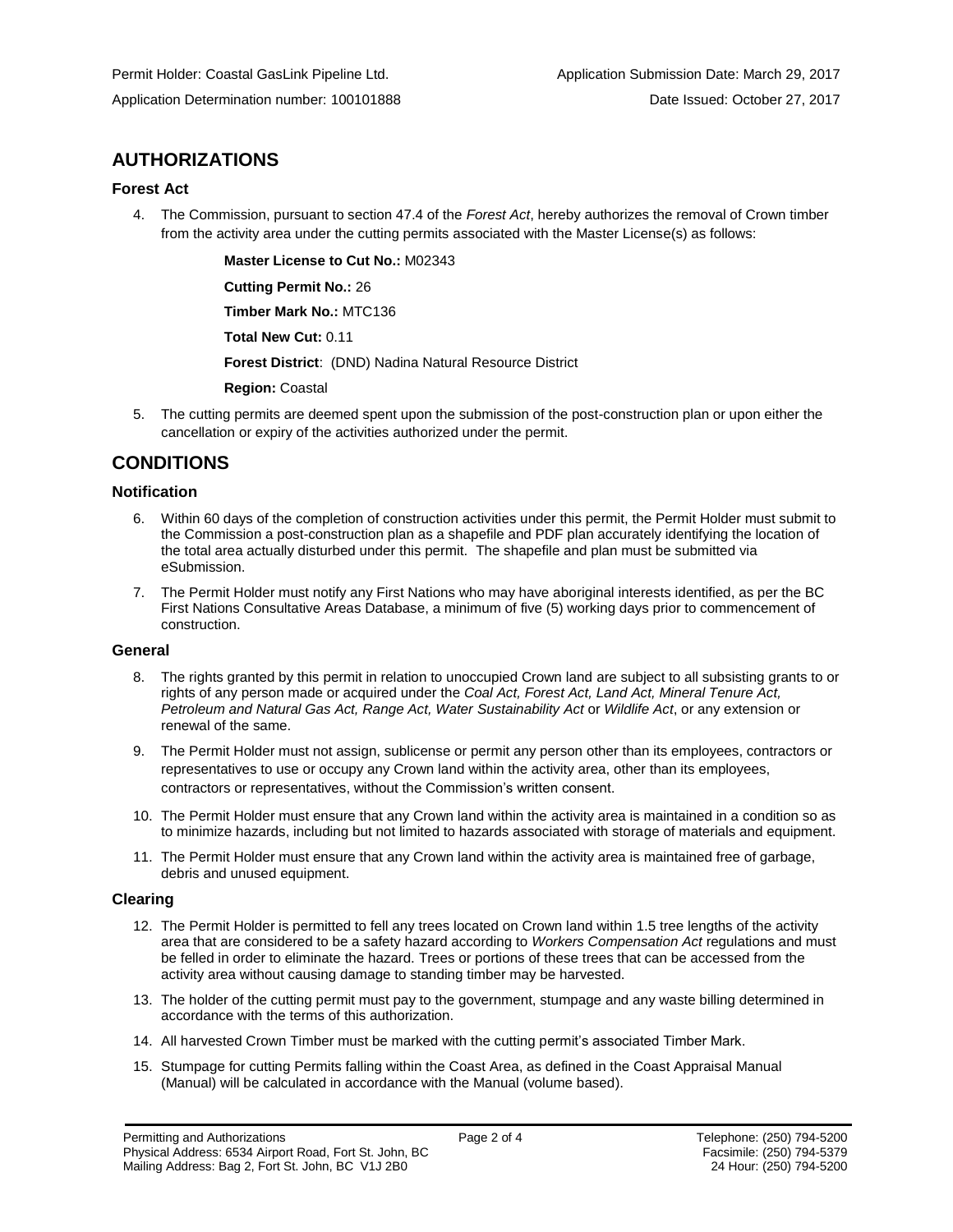- 16. Any waste assessments applied under the Master Licence to Cut are subject to the merchantability specifications and monetary waste billing requirements in the Provincial Logging Residue and Waste Manual specific to the region associated with the Cutting Permit authorization.
- 17. Stumpage for Cutting Permit No. 26 will be calculated in accordance with the Interior Appraisal Manual as amended from time to time.

#### **Archaeology**

- 18. An AIA report must be submitted to the Commission as soon as practicable.
- 19. If artifacts, features, materials or things protected under section 13(2) of the Heritage Conservation Act are identified the permit holder must, unless the permit holder holds a permit under section 12 of the Heritage Conservation Act issued by the Commission in respect of that artifact, feature, material or thing:
	- a. immediately cease all work in the vicinity of the artifacts, features, materials or things;
	- b. immediately notify the Commission and the Archaeology Branch of the Ministry of Forests, Lands and Natural Resource Operations
	- c. refrain from resuming work in the vicinity of the artifacts, features, materials or things except in accordance with an appropriate mitigation plan that has been prepared in accordance with the Heritage Conservation Act and approved by the Archaeology Branch of the Ministry of Forests, Lands and Natural Resource Operations.

# **ACTIVITY SPECIFIC DETAILS PERMISSIONS, and CONDITIONS**

### **ROAD**

#### **Land Area Number:** 100003507 **Road Number:** 04453 **Road Type:** Long-Term - All-Weather

### **ACTIVITY DETAILS**

| <b>Zone: 10 From: N</b> 6003785.353 E 674873.971 To: N 6003759.184 E 674825.055<br>Seg No.: 001 |  |
|-------------------------------------------------------------------------------------------------|--|
|-------------------------------------------------------------------------------------------------|--|

*All permissions for this activity are subject to the following conditions:*

### **Road Conditions**

20. The Permit Holder will immediately effect, and keep in force insurance of an amount not less than \$1,000,000 protecting the Province, the Commission and the Permit Holder (without any rights of cross-claim or subrogation) against claims for personal injury, death, property damage, or third party liability claims arising from any accident or occurrence on the activity area.

## **ADVISORY GUIDANCE**

- 1. Construction plan, CGW4703-MCSL-G-MP-949-RW-890.0-Sketch-Rev0.pdf, is for the Permit Holder's internal reference only and was not reviewed as a decision tool for this permit, nor does it form an integral part of this permit.
- 2. Instructions for submitting notice of construction start, as required by regulation, can be found in the Oil and Gas Activity Operations Manual on the Commission's website.
- 3. Appropriate tenure may be issued upon acceptance of the post-construction plan. Submission of the original application and submission of the post-construction plan is considered an application for all subsequent applicable *Land Act* tenures. Upon the Commission's acceptance of the post-construction plan no further applications for replacement tenure are required.
- 4. The term "unused equipment" has the same definition as in the Drilling and Production Regulation.

All pages included in this permit and any attached documents form an integral part of this permit.